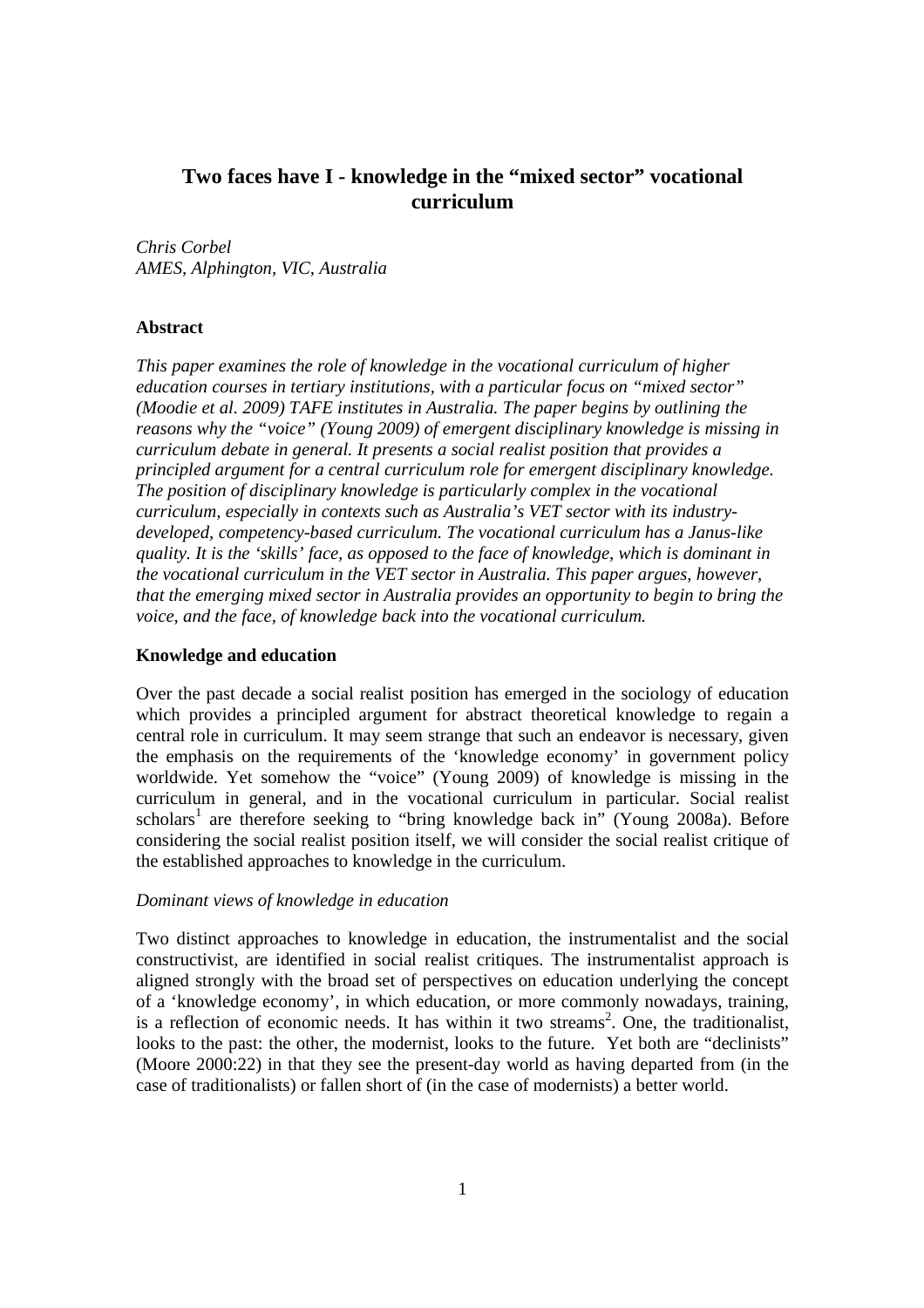Both share a "technical-functionalist" (Moore 2000:19) view of knowledge and education as having value in what 'outcomes' they can produce, rather than seeing knowledge as having inherent value in its own right. They reflect what Moore (2007a:117) calls the "vocationalist challenge"<sup>3</sup> to the previously well-established liberal-humanist view of education. Both are 'externalist' regarding knowledge: they "begin and end outside knowledge itself" (Moore 2007b: 26).

There is no epistemological theory underlying the instrumentalist view. The danger with instrumentalism is that it is reductionist. Education is reduced to training, with its standardised, commodified content and outcomes. This is not deliberate. In the absence of epistemology it is reductionism by neglect, but the results are the same.

The other influential approach, social constructivism, has reductionism at its core. Knowledge is seen as nothing more than the interests and perspectives of those who produce it. The power of knowledge derives from the group, not the knowledge itself, which can never be objective, since it is fully socially constructed. This view of the social is different from the instrumentalist view, which, while acknowledging a social setting, is apparently neutral with regards to its influence. Yet, like the instrumentalist approach, social constructivism is externalist regarding knowledge, arguably even antiepistemological in its insistence that all knowledge is relative (Moore 2007b: xvi).

Like the traditionalists described above, social constructivists position themselves in relation to a fixed disciplinary authority, which is seen to be based on positivist, absolutist and infallible knowledge. For the traditionalists, such authority was the key to the golden past. The social constructivists, however, are strongly opposed to it (Moore 2007a), denying its supposed objective validity. For the traditionalists it is the solution to the curriculum: for the social constructivists it's the problem.

Social constructivism is often seen as progressive, yet with its strong social grounding it is distinct from the a-social, essentialist, child-centered perspective of socio-culturalism. Both social constructivism and socio-culturalism have in common their opposition to the knowledge-based, subject-focused curriculum, though for different reasons. Social constructivism is opposed to its valorizing of the knowledge of the powerful: socioculturalism is opposed to a focus on any knowledge other than that derived from the experience of the child. Social constructivist progressivism seeks to raise the profile of alternative standpoints or voices, and it sees itself as thereby being socially empowering for minorities. However the reduction of all knowledge to the knower leads to an extreme relativism that, ironically, undermines its potential for empowerment (Moore 2007a).

### *Social Realism*

For social realists social empowerment requires access to "powerful knowledge", which is more than merely the "knowledge of the powerful" (Young 2008b: 14). "*Powerful knowledge* refers to what the knowledge can do or what intellectual power it gives to those who have access to it. Such knowledge provides more reliable explanations and new ways of thinking about the world than localised experiential knowledge, and acquiring it can provide learners with a language for engaging in political, moral and other kinds of debates" (Young 2008b:ibid). This knowledge provides "the necessary means to participate in 'society's conversation'" (Wheelahan 2010:1).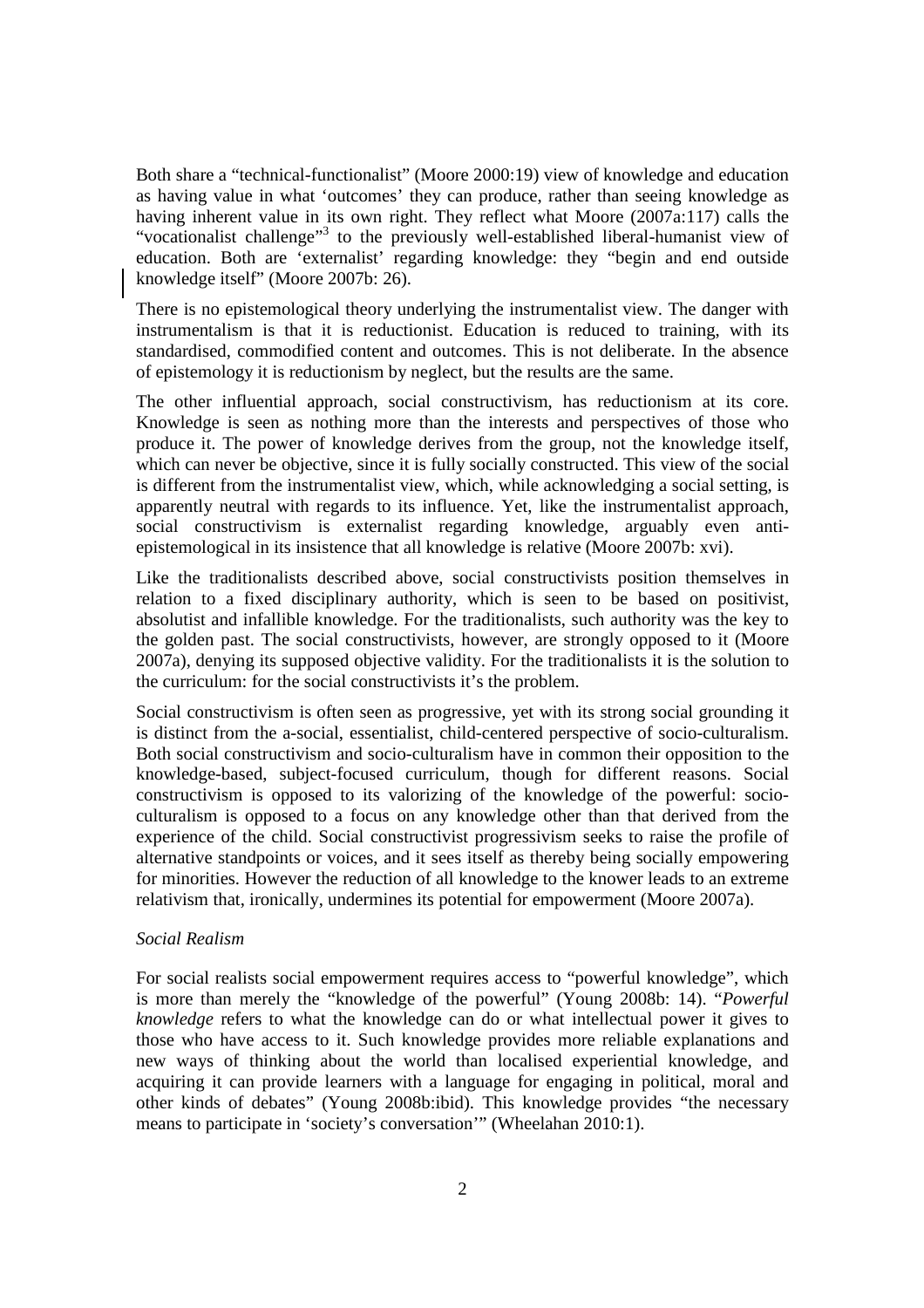Social realism shares with social constructivism its social perspective, its concern for social empowerment, and its opposition to instrumentalist tendencies. Its key point of difference is in relation to knowledge. Unlike social constructivism and instrumentalism it is 'internalist' – it starts from an acceptance that knowledge is both social *and* objective. "Social realist approaches to knowledge stress that, although all knowledge is historical and social in origins, it is its particular social origin that gives it its objectivity." (Young 2006:115)

Social realism recognises that knowledge production no longer resembles the strongly positivist approach accepted by the traditionalists and criticised by the social constructivists. Rather, it builds on the critical realist perspective in science which provides a post-positivist, naturalised<sup>4</sup> view of fallibalist knowledge production. "Knowledge claims are always provisional and are essentially open to challenge – but not any kind of challenge…challenge itself requires disciplined thinking based on relevant knowledge ... based on epistemic values." (Morrow 2009:36). Such knowledge is socially-based, yet the characteristics of its production enable it to have objectivity. Such knowledge is *emergent (*Moore 2000:32; Wheelahan 2010:55), in that it transcends the conditions of its production. It is greater than the sum of its parts, and hence powerful. It is the "epistemic values … the grammar of the practices of disinterested enquiry" (Morrow 2009:37) that are potentially empowering, as opposed to the knowledge implicit in the discourse of the knowledge economy.

Social realists are concerned with the absence of discussion about knowledge from key policy initiatives such as "the introduction of national quality frameworks, the shift to learning outcomes, (and) the move from subject-specific to generic curriculum criteria" (Young 2010:1). Young rejects the suggestion that this concern represents a conservative return to elitism, arguing instead that "by reducing education to choices between outcomes, (policies) neglect or disregard debates about the terms on which such choices are made" (2010:6). Young and Muller make a distinction between social and structural conservatism, supporting the latter as "a condition for progress and innovation and the acquisition of knowledge" (Young and Muller 2010:15).

### *Knowledge in the curriculum*

The work of Basil Bernstein lies at the heart of the social realist curriculum analysis. Bernstein's 'pedagogic device' (Bernstein 2000), based on his concepts of classification, framing and evaluation, has been central to the application of the sociology of knowledge to the sociology of education and the curriculum. It provides "…a model for analysing the processes by which discipline or domain specific expert knowledge is converted or pedagogised to constitute school knowledge… (Singh 2002:1). Bernstein's pedagogic device comprises three fields within which agencies or institutions may "…contest, maintain, and/or challenge the ordering/disordering principles of the pedagogic device" (Singh 2002:2). Each of the fields of production, recontextualisation and reproduction is hierarchically dependent on its predecessor. The recontextualisation field comprises two sub-fields, the Official Recontextualising Field (ORF) and the Pedagogic Recontextualising Field (PRF), the latter having further sub-fields. Fields are the site of internal and external conflict. "Agents within the Pedagogic Recontextualising Field struggle to control the set of rules or procedures for constructing pedagogic texts and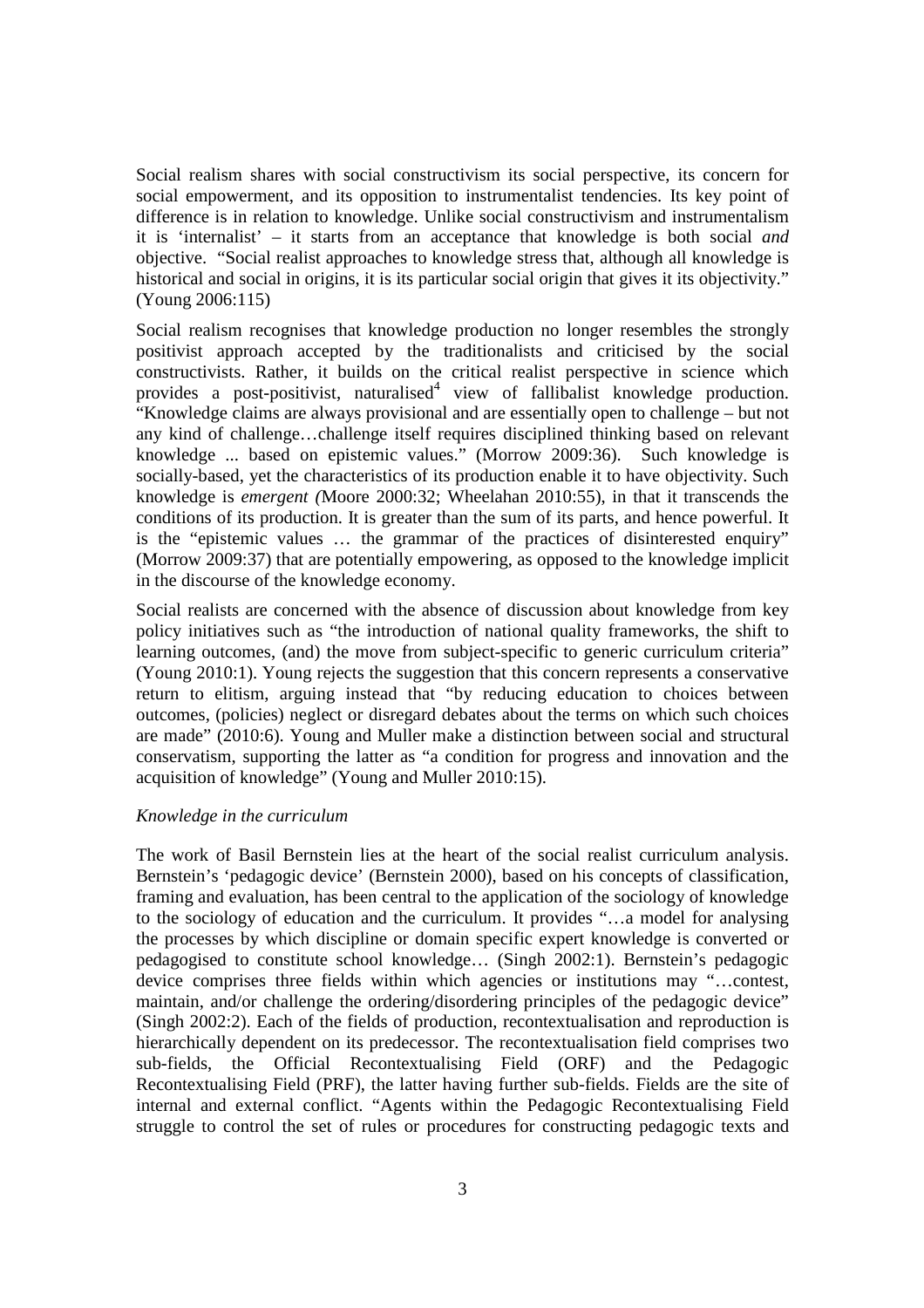practices" (Singh 2002:5). As we have already seen, instrumentalism is particularly influential within the ORF of policy-making and government. Social constructivism is particularly powerful within the PRF in areas such as curriculum studies and teacher training.

Young and Muller (2010) foresee three possible futures for the curriculum in general in the face of the strength of social constructivist view of knowledge and socio-cultural views of learning, together with instrumentalist and technology-focused educational policy. In the first, boundaries are fixed and given. The elite system is maintained, and mass schooling is increasingly 'vocationalised', that is, seen as preparation for employment through establishment of generic skills. In the second possible future, boundaries have been removed. However this 'de-differentiation' simply hides the boundaries, making them harder to negotiate. In the third, boundaries are maintained prior to crossing. These boundaries define "domain-specific but increasingly global specialist communities as a basis for the acquisition and production of new knowledge and human progress more generally" (Young and Muller 2010:20). For the social realists boundaries need to be kept visible in order to be challenged.

#### **Knowledge in the vocational curriculum**

How does a vocational curriculum differ from other curriculums? Moodie (2008) concludes that the most useful approach "… is to define vocational education by … four general characteristics - … epistemological, teleological, hierarchical and pragmatic. Thus we may deem vocational education to be the development and application of knowledge and skills for middle-level occupations needed by society from time to time" (Moodie 2008:43). This definition draws attention to the significance of its applied nature, its relevance to occupational levels, and its contingency, that is, its changeability over time in response to external economic forces. It is not defined by educational sector. How then does knowledge fit into the vocational curriculum?

#### *Approaches to knowledge in the vocational curriculum*

Young (2008a:138-143) identifies three approaches to vocational knowledge in his overview of the history in the vocational education and training curriculum. A *knowledge-based* approach emerged in the late nineteenth century. It focused on the application of emerging scientific knowledge, based on the natural sciences, to supplement on the job learning across a wide range of fields in order to increase national competitiveness. By the late 1970s it was under challenge due to the decline of relevance of direct scientific knowledge in many occupations, a concern about the lack of vocational qualifications in the workforce, doubt about the capacity of emerging student cohorts to engage with the curriculum, and concern among government and employer bodies about the influence of educational providers rather than industry (Young 2008a:139).

The response was a *standards* approach, which identified "…curriculum outcomes in terms of competences, or what an employee would be expected to do, not what he or she needed to know. Knowledge came second and was only important as far as … it underpinned performance" (Young 2008a:141). Certain types of performance became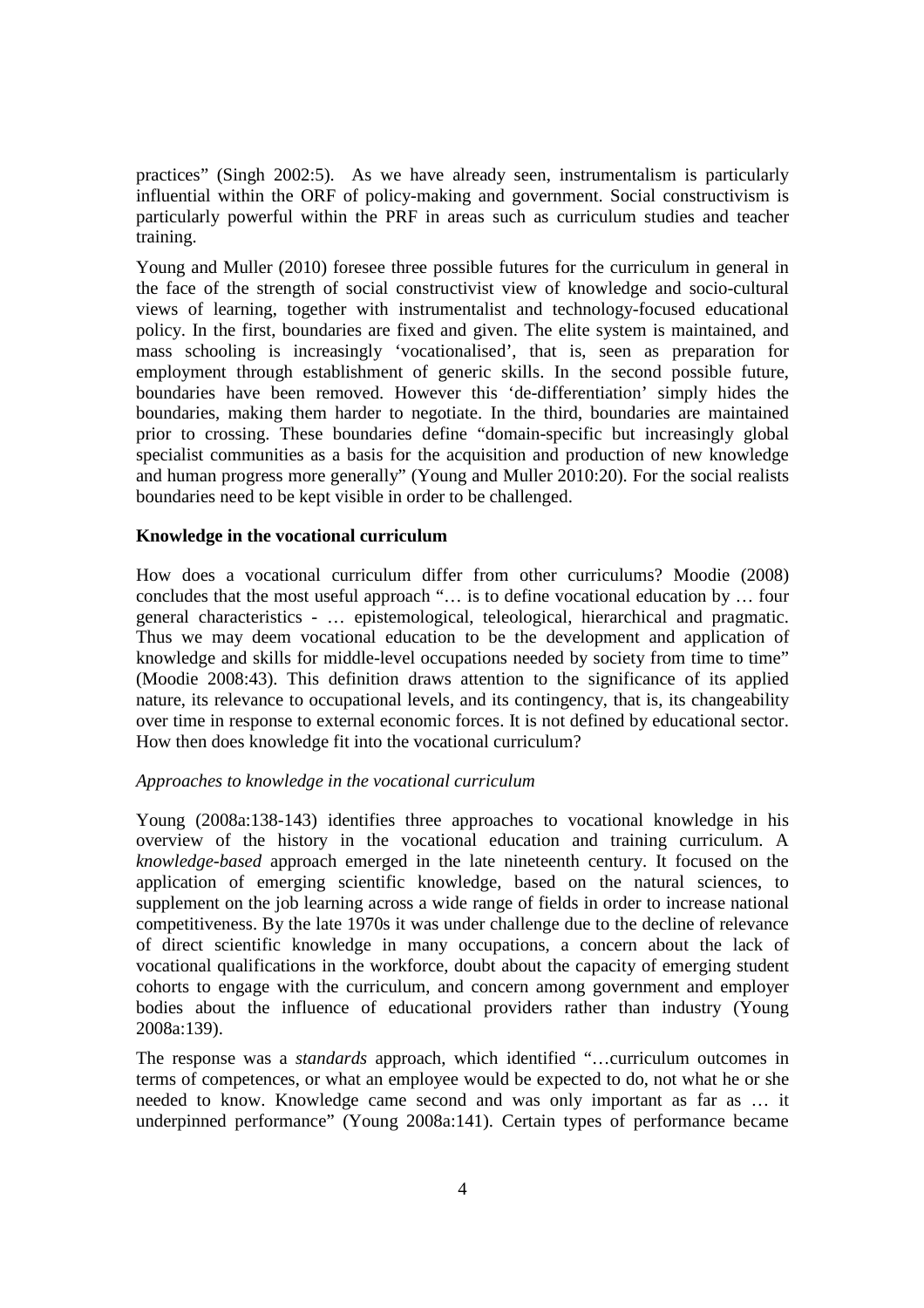increasingly applicable to a wider range or workplaces, an example of the broader trends in education Young (2008a:155) calls 'genericism'. The standards approach thus rejected knowledge as exemplified in the form either of subjects based on academic disciplines, or related to broad occupational fields, in favour of broad national performance levels identified not by a community of researchers, professionals and educator specialists, but by industry bodies (Young 2008a:141-142). The key issue about knowledge has thus become not the nature of knowledge, but who controls it (Young 2008:143).

In Australia, at least, some efforts have been made to address the role of knowledge in the Vocational Education and Training (VET) sector, where "… a core issue in VET debates for perhaps two decades (has been) how to retain the benefits of the competency movement, represented by training packages, while recognising the concerns of many that there is a need for a more curriculum-focused, knowledge-based approach." (Ryan 2010:10). Priest (2009), for example, examines "…how 'traditional' knowledge and theory associated with higher-level qualifications can be accommodated within the framework of competency-based training…" (Priest 2009:3).

However, where knowledge does appear in discussion of the VET vocational curriculum, it is rarely analysed in any depth. It has increasingly become part of the undifferentiated term "skills and knowledge", as, for example, in one of the terms of reference for the National Quality Council's review of training packages (2009:3). The position of abstract, disciplinary knowledge is further weakened by the emphasis in some training systems on workplace-based learning and recognition of prior learning, both of which valorise the contextualised knowledge that comes from personal experience over the decontextualised knowledge presented by a vocational college.

The vocational curriculum requires a richer concept of knowledge than is offered in the current competency-based approach offered within vocational colleges. Gamble (2006) argues for a model of vocational knowledge which is based on a differentiation between knowledge that is context dependent and context independent, but has, within each of these, a further distinction between principled 'wholes' and procedural 'parts'. Gamble uses this model to distinguish between common Further Education pathways of general academic, general vocational and occupational. The model demonstrates the detail missing from the discussion of knowledge in standards-based approaches.

In the typical standards-based formulation…"knowledge is viewed as 'embedded in' or 'supporting' performance, rather than as a distinctive component of curriculum" (Gamble 2006: 87), a status from which it needs to be "retrieved" (Gamble 2006: 88). This is the case in Australia, where 'underlying' knowledge forms part of the vocational curriculum. Wheelahan (2008) provides a detailed analysis of the place of knowledge in a typical nationally-accredited VET training package (the term used to describe the main entities in the vocational curriculum in Australia) and concludes that they do not distinguish adequately between abstract, applied, contextual and situated knowledge" (Wheelahan 2008:10). They are thus unable to provide access to powerful disciplinary knowledge as opposed to localised knowledge and skills.

Finally, Young (2008a) sees in some recently emerging proposals, such as technical certificates in England, a third, *connective,* approach to the vocational curriculum. This approach attempts to make more explicit links between on the job and off the job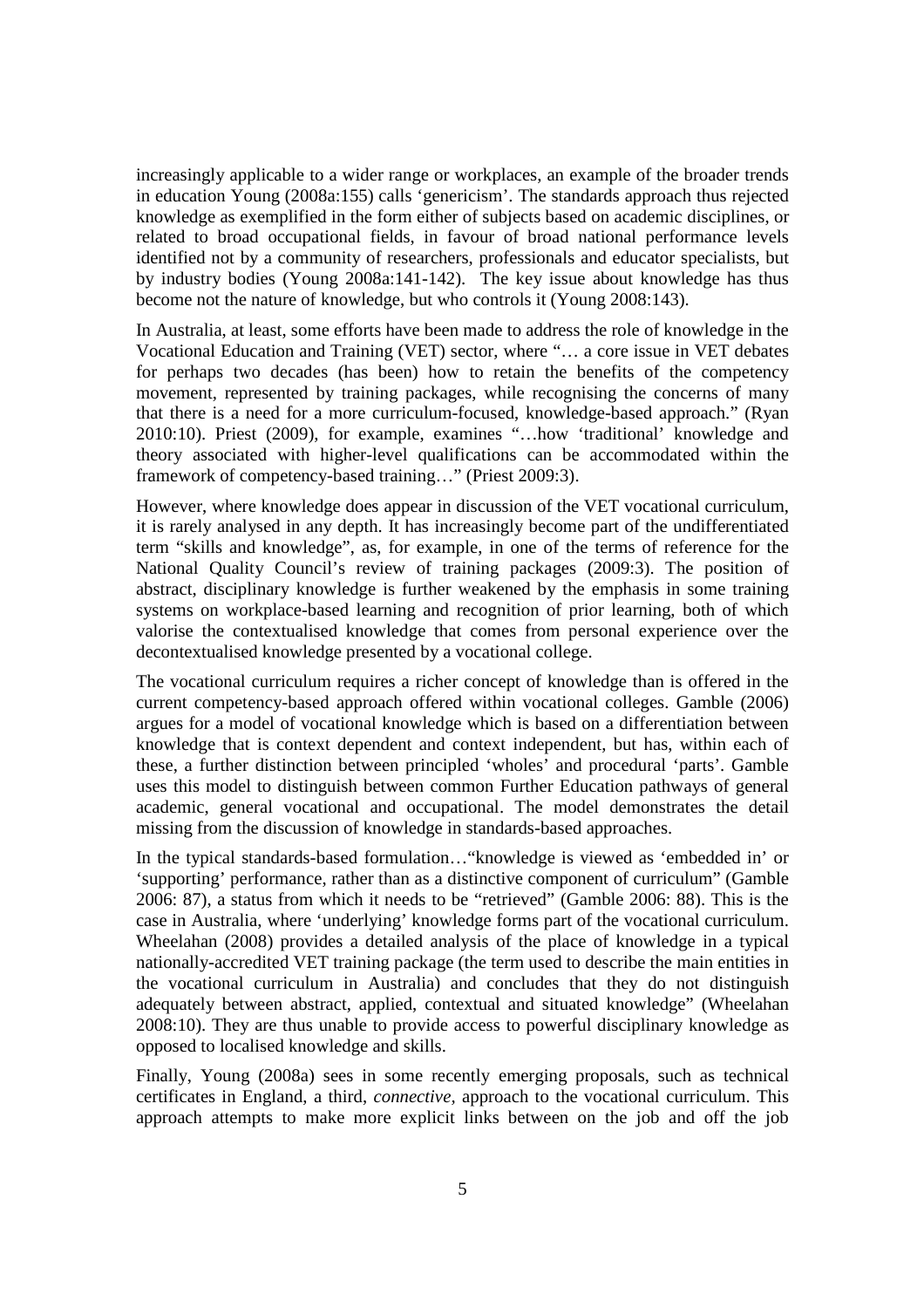learning. However these unified models fail to make a distinction between the different types of knowledge that characterise these two settings, and so, from the social realist perspective, are inadequate. Wheelahan (2010) argues that as a result of such blurring knowledge becomes inevitably tied to the contextual. "Students do not have the access to the criteria they need to select knowledge and use it in new and creative ways, and knowledge is not under their control" (Wheelahan 2010:144).

## *Facing both ways*

The social realist argument is that all curriculum needs to maintain the fundamental differentiation between two types of knowledge, the mundane and the esoteric. Through a contested process of official and pedagogic recontextualisation, disciplinary and localised knowledge is framed for learning. Curriculum and pedagogy must ensure the widest access as possible to emergent disciplinary knowledge.

In the case of the vocational curriculum, as opposed to a general academic curriculum, however, these processes have additional complexities. The curriculum has a dual purpose. "The vocational curriculum always has (or should have) two purposes: providing access to the disciplinary knowledge that is transforming work, and acquiring job-specific skills and knowledge" (Young 2008a:170)". Each of these directions has an additional level of complexity in relation to the nature of knowledge itself and the recontextualisation process. Gamble (2006) suggests: "The vocational curriculum must face in two directions… It must prepare for employability as well as for further study. It must therefore contain both the general (theory) and the particular (practice)" (Gamble 2006:94). Both Barnett and Wheelahan echo this theme. In order to ensure a strong basis for progression within the curriculum, the vocational curriculum needs to "face both ways" (Barnett 2006:152, Wheelahan 2010:157).

In addition to this challenge, the recontextualisation process has further complexity in the vocational curriculum. Rather than a single pedagogic recontextualisation from disciplinary knowledge into academic subjects, Barnett (2006) describes how the disciplinary knowledge is subject to two distinct processes in the form of "reclassificatory recontextualisation". This involves the additional "consideration of the operational demands of workplace activities" which generate "generic problems" typical to the field (Barnett 2006:146). The result is "disciplinary knowledge reorganized for vocational purposes" (Barnett 2006:148). This is then subject to pedagogic recontextualisation to make it teachable and learnable. At the same time it must take into account the "situated knowledge that is usually closely associated with particular job tasks" (Barnett 2006:146), which must also undergo pedagogic recontextualisation. These processes are further influenced by whether the curriculum relates to traditional or newer fields of practice, with their stronger and weaker classification and framing respectively (Wheelahan 2010:157). The problem with the standards approach described above is that it only faces one way, towards jobs. The traditional knowledge-based approach looks only one way as well - towards an outdated understanding of the sociology of knowledge. The connective approach averts its gaze altogether.

*The vocational curriculum in the "mixed sector"*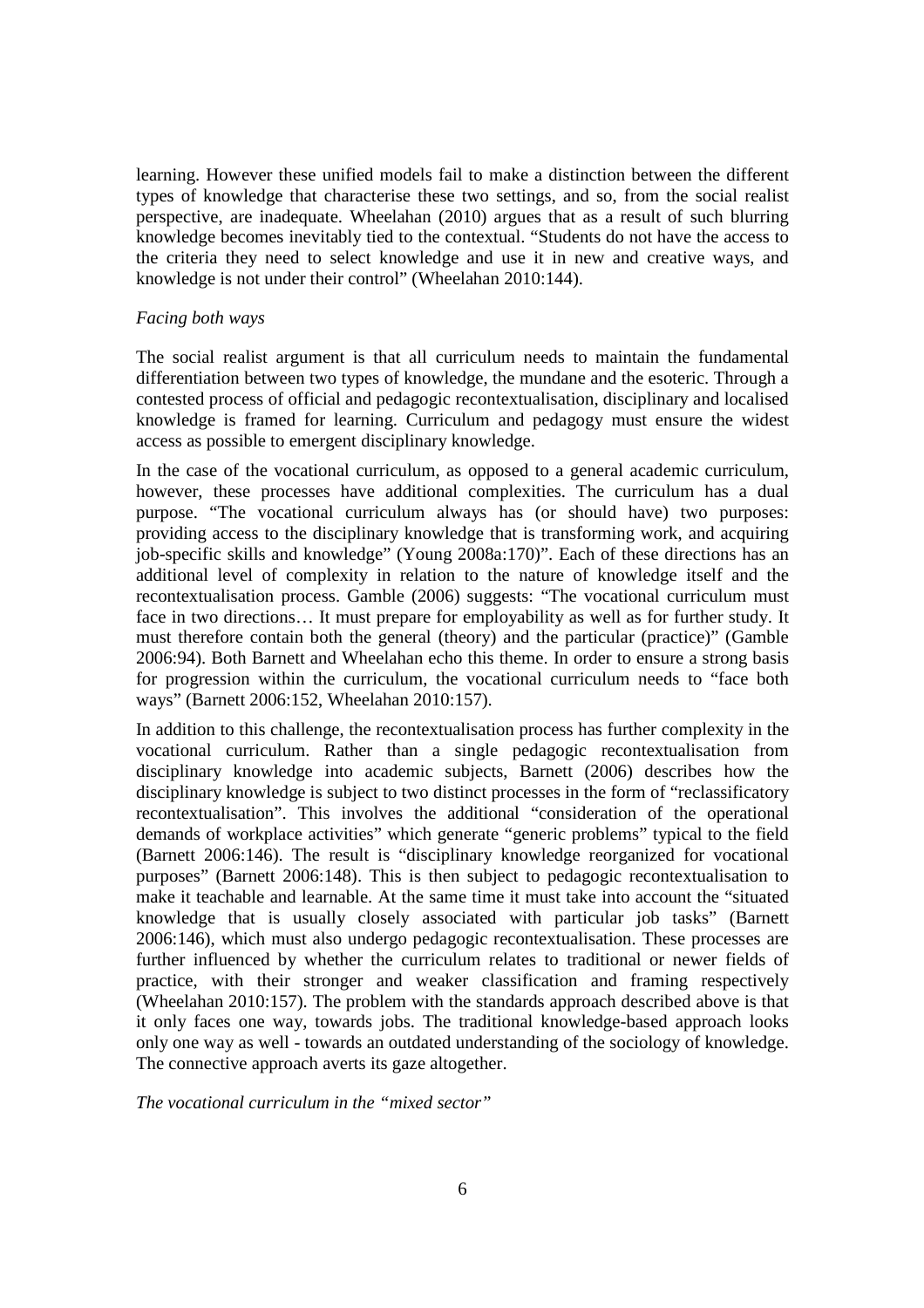What then are the possibilities of bringing knowledge back into the vocational curriculum? In which sector is it likely to happen? Wheelahan (2010:158) notes that "vocational qualifications can be…differentiated by whether they are offered within further education/VET or within higher education". Higher education is usually associated with universities, many of which are becoming increasingly employment focused, to the point at which there is convergence with the Further Education curriculum. "Credit-based modular curricula are now widely used within UK higher education and this has led to a greater focus on outcome-based curriculum models" (Garrod and Warr 2009:188). This is, in effect, a movement towards standards, which as we have seen, is more likely to marginalize disciplinary knowledge. However, it is uncertain whether universities, as the homes of disciplinary knowledge, will be inclined or able to undertake the extensive recontextualisation of knowledge required for a vocational curriculum.

If this is the case, is emergent disciplinary knowledge likely to achieve prominence in the Further Education or Vocational Education and Training sectors? A recent analysis of the knowledge and skills mix in high level vocational education and training in Australia (Priest 2009) proposes "...VET high level qualifications as a strong alternative to university graduate qualifications, focusing on the high level of applied and complex knowledge for the new workplace" (Priest 2009:17). However, "underpinning knowledge" in this report, as in most of the VET curriculum literature, remains untheorised from a social realist perspective, thus limiting the likelihood of change.

There is another possibility. There has been a worldwide policy push in the last decade for what might be called 'higher education in tertiary colleges'<sup>5</sup> (HETC) to support the knowledge economy through increased access to higher education. This has resulted in a new type of tertiary provider which challenges sectoral boundaries, and is potentially able to build on elements of both further and higher qualifications in its vocational curriculum, exemplified by new types of vocational degrees. The "mixed-sector" TAFE institutes in Australia (Moodie et al. 2009), "mixed economy" Further Education colleges in England (Parry 2009), and "comprehensive" community colleges in the United States (Floyd and Walker 2009) are seeking to meet the challenge of expanded access in ways that universities are unable to match. The very policy initiatives that have silenced the voice of knowledge may have provided the opportunity for it to be heard!

I suggest that it will not be the single sector providers but rather these cross*-*sectoral vocational providers who have the incentive and the potential to base curriculum on a differentiated view of knowledge, informed by but not restricted to a competency-based framework, combining abstract disciplinary knowledge with a strong vocational orientation. The reasons for this can be found in the research by Wheelahan et al. (2009). Firstly, HETC providers want to escape the limitation of the strong version of the standards curriculum approach to which they are subjected as VET providers. Secondly, they want to maintain their vocational heritage, unlike dual sector universities*.* Thirdly, they are seeking a distinct position in the market.

Yet these three factors still face relentlessly towards employment. One final factor looks the other way, towards knowledge. In Australia, non-self-accrediting institutes (NSAI) are required to demonstrate their connections to disciplinary knowledge as part of their curriculum accreditation. The first line of the AQF description of the characteristics of a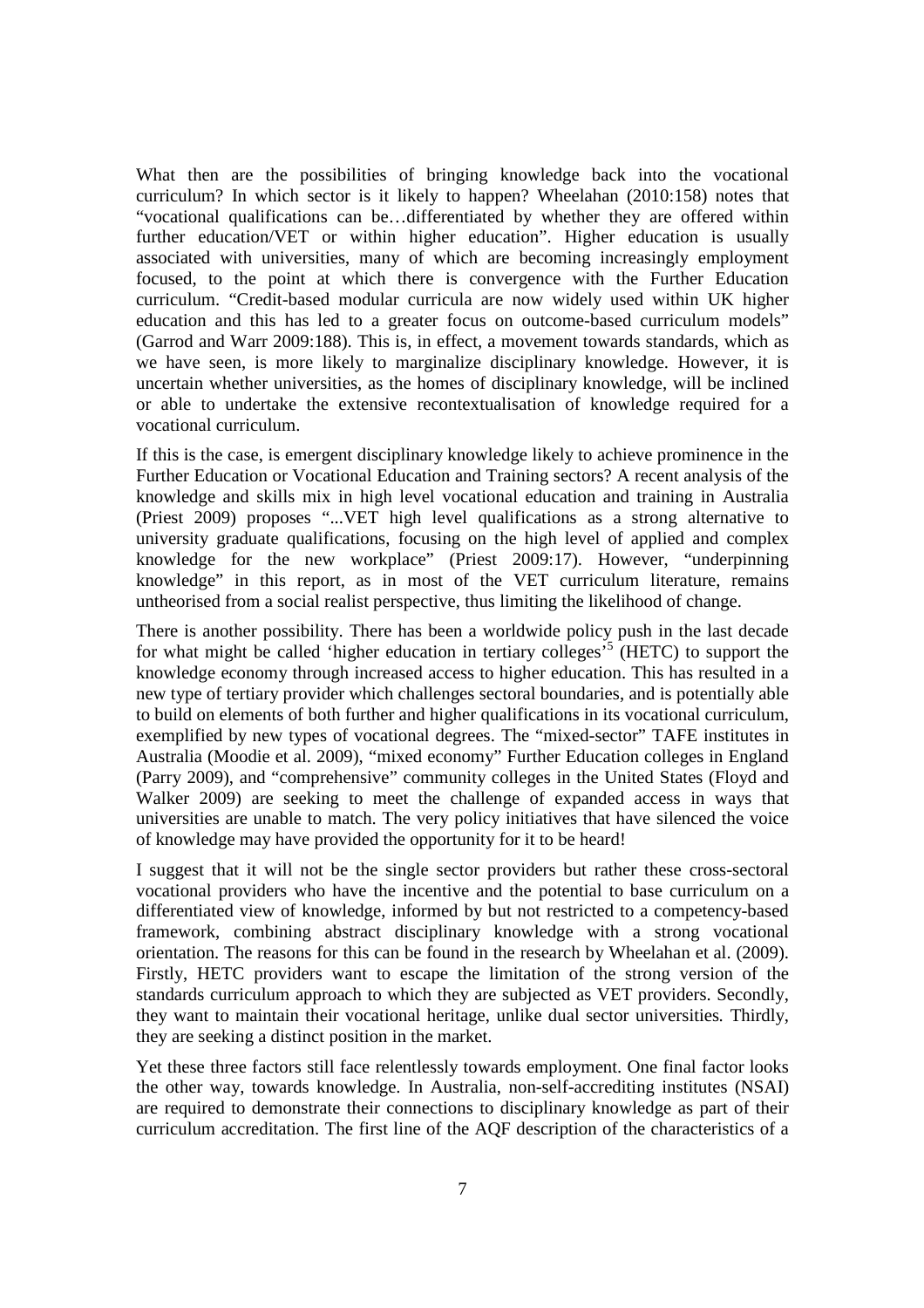bachelor degree is "The acquisitions of a systematic and coherent body of knowledge, the underlying principles and concepts, and the associated communication and problemsolving skills" (Australian Qualifications Advisory Board 2007: 9). This description, with its reference to "underlying principles and concepts and associated communication skills" can be seen as potentially addressing abstract disciplinary knowledge. In the development and accreditation of higher education courses, mixed-sector TAFEs are required to address knowledge directly by explaining how this requirement will be met. This requirement sets them apart from both stand-alone and dual-sector university courses, which are not required to make such a formal statement in AQF terms, although presumably some may do so in practice. This is because, for the present at least, universities appear to regard the Australian Qualifications Framework descriptors as optional reference points rather than formal statements against which their course may be judged.

There are many forces militating against a focus on knowledge in HETC courses, in particular the focus on skills, both generic and work-specific. So is it in fact happening? Although the position of knowledge in the vocational curriculum in VET, universities and schools is being researched, so far nothing is known about access to knowledge in the vocational curriculum of the new types of "vocational" degrees in England, the United States and Australia. Research on higher education in tertiary colleges in these countries has focused on issues such as policy, funding, governance, mission, identity, and organisational arrangements, especially in relation to student transitions and organisational change (for example, Bathmaker et al 2008, Hrabak 2009, Wheelahan et al 2009), but not their curriculums.

Research could be done on a range of issues. The issue of primary interest in this paper is the types of knowledge they include. Young (2006, 2008b) suggests that new types of awards such as the Foundation degree in England fail to distinguish between types of knowledge, but is this actually the case? Is it also the case with bachelor and associate degrees developed by Australian TAFE institutes or community colleges in the United States? Another issue is the nature of recontextualisation and the tensions that are emerging within the ORF and the PRF in the face of new types of higher education providers and awards, as shown in quality audits and newspaper commentary in Australia, England and the United States. A third issue is pedagogy: social realism itself would benefit from further research into practice in addition to its declaration of principles (Wheelahan 2010:162).

We need to ask questions about access, both for whom and to what? How is disciplinary knowledge manifested in the curriculum and teaching? How does it appear in the documents of the ORF, the policies, templates and guidelines for the accreditation of courses? How does it appear in the texts produced in the reproduction field, such as subject guides produced by teachers? How does it appear in the texts generated in classroom interaction? Access alone does not ensure engagement. If it is indeed present, then what is the effect of its presence? What impact does it have on the students? How different is that from the vocational curriculum provided by other programs?

Higher education in tertiary colleges provide a new space for investigating the role of knowledge in the vocational curriculum, just as the changes in South African education did during the past decade (Young and Gamble 2006). What do the faces of the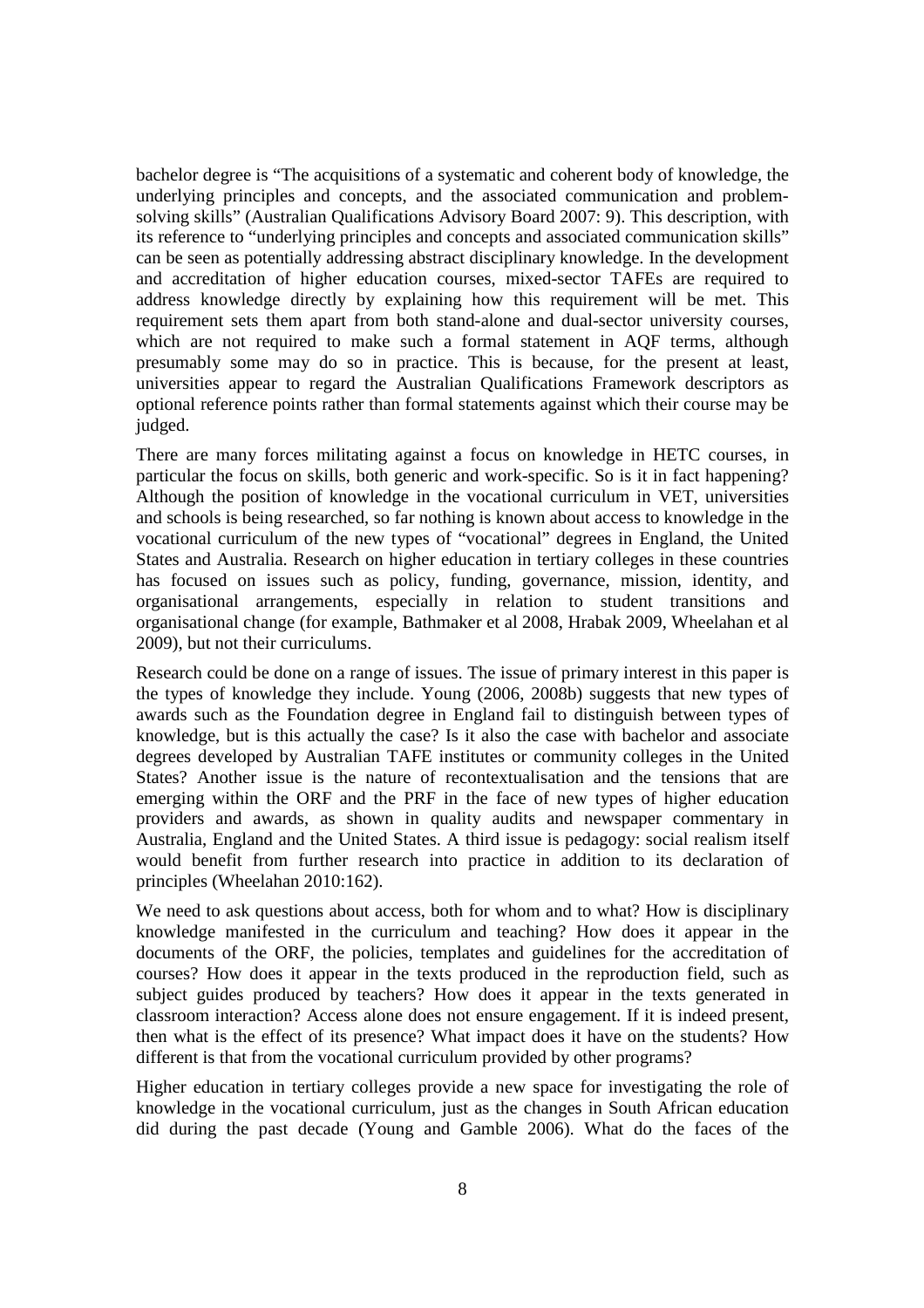vocational curriculum in higher education courses in tertiary colleges, such as mixedsector TAFEs in Australia, look like? Which way are they facing? The social realist perspective presented here suggests that, as a minimum, the higher education curriculum in tertiary colleges must acknowledge both knowledge and employment by 'facing both ways'. Janus-like, the curriculum must look to the future as well as the past, but as the song warns us, there are inherent tensions in this endeavor, and there may be tears<sup>6</sup>.

6 Lou Christie, *Two Face Have I* (1963). Bruce Springsteen's *Two Faces* (1987) provides a darker take on the same theme.

#### **References**

Australian Qualifications Advisory Board. (2007). Australian Qualifications Framework Implementation Handbook. 4th Edition. Australian Qualifications Framework Advisory Board to MCEETYA, Carlton South, Victoria.

Barnett, M. (2006). Vocational knowledge and vocational pedagogy. In Knowledge, Curriculum and Qualifications for South African Further Education, eds. Michael Young and Jeanne Gamble. Human Sciences Research Council, Cape Town.

Bathmaker, A, G. Brooks, G. Parry and David Smith. (2008). Dual-sector further and higher education: policies, organisations and students in transition. Research Papers in Education, 23(2):125-147.

Bernstein, B. (2000). Pedagogy, Symbolic Control and Identity. 2nd Edition. Rowman and Littlefield, Oxford.

Floyd, D. L. and K. P. Walker. (2009). The Community College Baccalaureate: Putting the pieces together. Community College Journal of Research and Practice, 33:90-124.

Gamble, J. (2006). Theory and practice in the vocational curriculum. In Knowledge, Curriculum and Qualifications for South African Further Education, eds. M. Young and J. Gamble, Human Sciences Research Council Press, Cape Town.

Garrod, N and L. Warr. (2009). Curriculum. In Challenging Boundaries: Managing the Integration of Post-Secondary Education, eds. N. Garrod and B. Macfarlane. Routledge, New York.

These include Young and Moore in England, Muller and Gamble in South Africa and Wheelahan in Australia.<br><sup>2</sup> Wheelahan (2010) treats these two as being on an equal footing with constructivism, but the analysis is

the same.

 $3$  See Grubb and Lazerson (2004) for a similar analysis of vocationalism in the United States.

<sup>&</sup>lt;sup>4</sup> "A basic distinction can be made between 'normative' and naturalized' epistemologies. The first is concerned with the *formal conditions* for holding certain beliefs to be true…, and the second with the *social conditions* under which true beliefs come to be produced and accepted as such" (Moore 2004:157)

<sup>5</sup> Grubb (2003) uses *tertiary college* as a general descriptor for institutions such as community colleges in the United States, further education colleges in England, and TAFEs in Australia. These colleges are typically well-established and have multiple, often contested, roles. They are publicly-owned institutions with varying degrees of autonomy and varying degrees of dependence on funding by governments. As such they are amenable to policy influences and may be responsive to opportunities for change. They are primarily being called upon to enable more people to undertake study in more flexible ways, to a higher level, and over a longer period than ever before.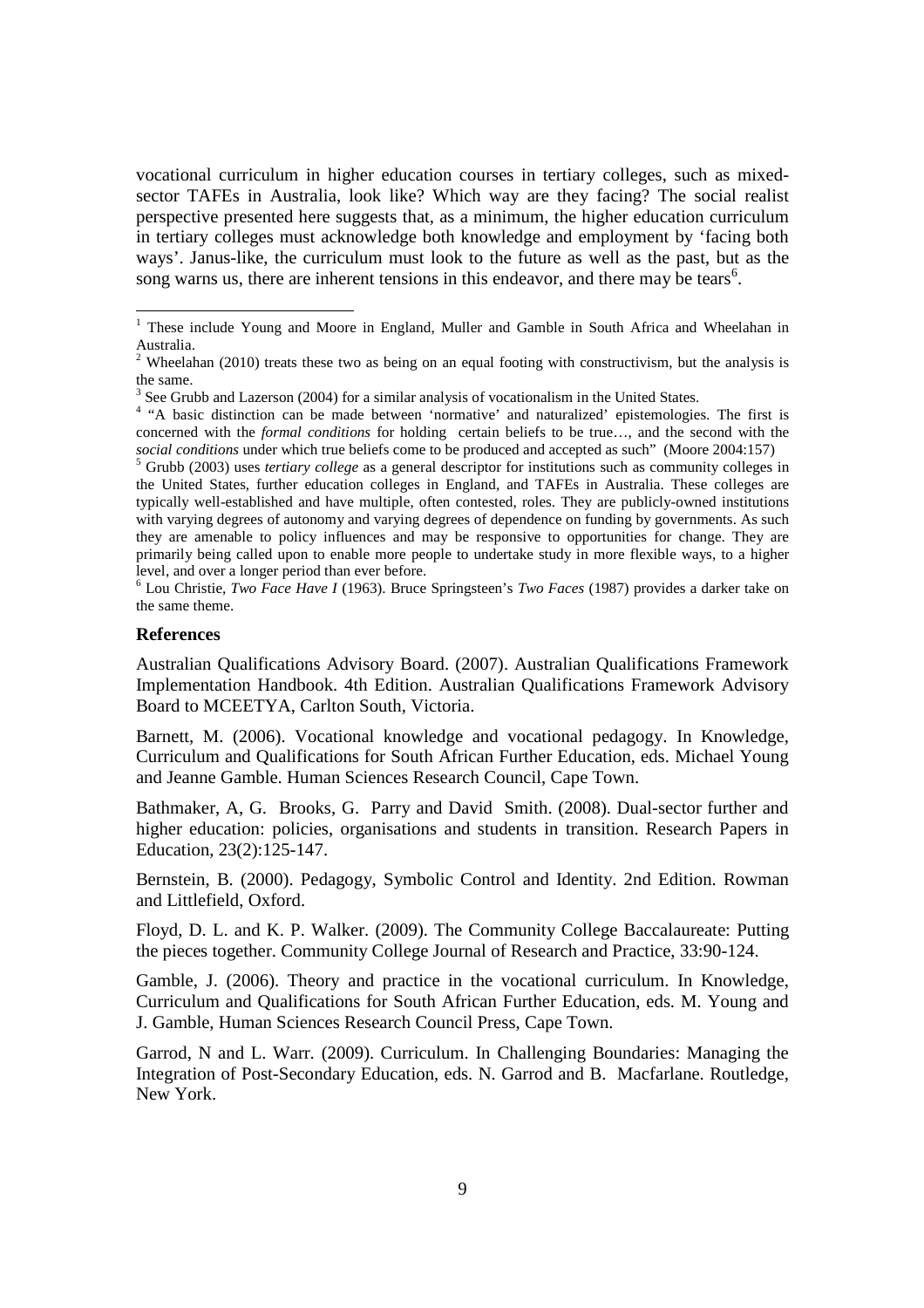Grubb, N and M. Lazerson. (2004). The Education Gospel: the Economic Power of Schooling. Harvard University Press, Harvard, Mass.

 $\overline{a}$ 

Hrabak, M. R. (2009). The Community College Baccalaureate movement: cutting edge dissertation research. Community College Journal of Research and Practice, 33:203-212.

Moodie, G. (2008). From Vocational to Higher Education: An International Perspective. McGraw Hill, New York.

Moodie, G., L. Wheelahan, S. Billett and A. Kelly. (2009). Higher education in TAFE: An issues paper. NCVER, Adelaide.

Moore, R. (2000). For knowledge: tradition, progressivism and progress in education reconstructing the curriculum debate. Cambridge Journal of Education, 30(1).

Moore, R. (2007a). Going critical: the problem of problematizing knowledge in education studies. Critical Studies in Education, 48(3):25-41.

Moore, R. (2007b). Sociology of Knowledge and Education. Continuum International Publishing Group, London.

Moore, R. (2009). Towards the Sociology of Truth. Continuum International Publishing Group, London.

Morrow, W. (2009). Bounds of Democracy: Epistemological Access in Higher Education. Human Sciences Research Council Press, Cape Town.

National Quality Council. (2009). VET Products for the 21st Century. NQC Secretariat, Melbourne.

Parry, G. (2009). Higher Education, Further Education and the English experiment. Higher Education Quarterly, 63(4):322-342.

Priest, A. (2009). Getting the knowledge-skills mix right in high level vocational education and training qualifications. NCVER, Adelaide.

Singh, P. (2002). Pedagogising knowledge: Bernstein's theory of the Pedagogic Device. British Journal of Sociology of Education, 23(4):571-582.

Wheelahan, L. (2008). Can learning outcomes be divorced from processes of learning? Or why training packages make very bad curriculum. In AVETRA 11th Annual Conference. Adelaide.

Wheelahan, L. (2010). Why Knowledge Matters in Education: a Social Realist Argument. Routledge, Oxford.

Wheelahan, L., G. Moodie, S. Billett and A. Kelly. (2009). Higher Education in TAFE: Support document. NCVER, Adelaide.

Young, M. (2006). Reforming the Further Education and Training curriculum: An international perspective. In Knowledge, Curriculum and Qualifications for South African Further Education, eds. M. Young and J. Gamble. Human Sciences Research Council Press, Cape Town.